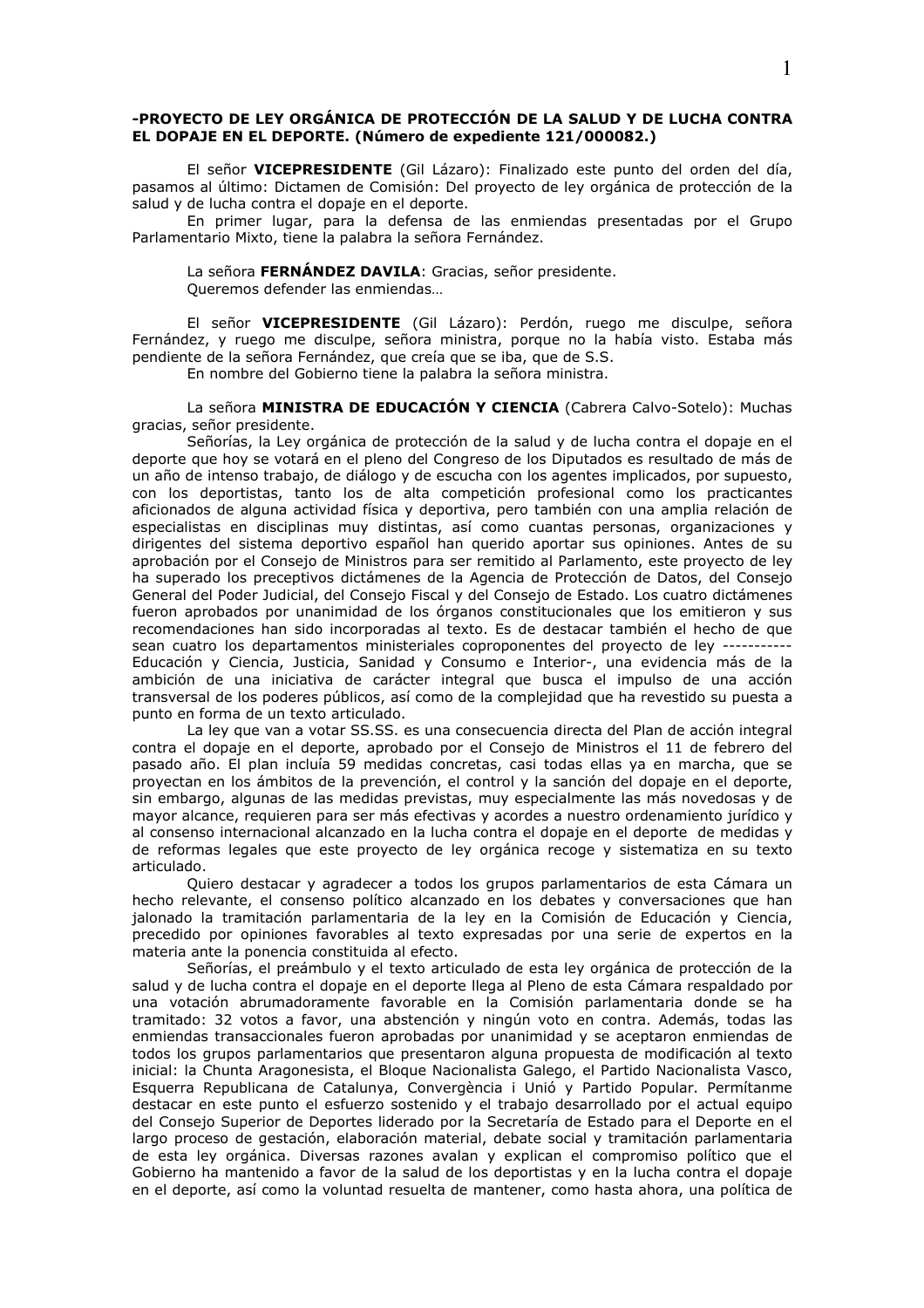tolerancia cero contra estas prácticas. La posición del Gobierno refuerza el creciente consenso internacional en torno a la consideración del dopaje en el deporte como una lacra social cuya peligrosidad aumenta amenazando así los valores éticos que dan sentido v fundamentan la competición deportiva. Ante esta amenaza, una actitud tolerante y permisiva por parte de la sociedad y de los poderes públicos provoca la rápida extensión del problema más allá de la alta competición deportiva hasta convertirse en un grave problema de salud pública, un problema que además deteriora la convivencia social al consagrar la idea de que, con tal de ganar, todo está permitido. Así lo percibe también una amplia mayoría de la sociedad, como lo demuestran los datos extraídos por el Centro de Investigaciones Sociológicas de su encuesta del año 2005. En el caso del deporte profesional, el uso de sustancias o el recurso a métodos prohibidos para mejorar el rendimiento físico en la competición resultan incompatibles con la ética deportiva, las reglas de una competición entre iguales y los principios del juego limpio. Asimismo, es una práctica socialmente peligrosa que mina gravemente la salud e integridad de deportistas profesionales y aficionados, además de socavar valores educativos que la práctica deportiva comporta en el desarrollo y formación integral de las personas, en especial de los niños, adolescentes y jóvenes. El dopaje en la práctica deportiva es resultado de una combinación de factores individuales, culturales, sociales, económicos y fisiológicos. Prevenir su expansión y poner los medios necesarios para erradicarlo es una obligación de los poderes públicos derivada de nuestro mandato constitucional de promover el deporte y, en consecuencia, preservarlo de aquellas amenazas que desvirtúan sus dimensiones ética, cultural y saludable, en tanto que uno de los fenómenos sociales más relevante, exitoso y característico de nuestro tiempo. En torno a esta idea básica, el Comité Olímpico Internacional, las federaciones deportivas y gobiernos de los cinco continentes han ido foriando en los últimos años un amplio consenso internacional que ha permitido la puesta en marcha de la Agencia Mundial Antidopaje y la aprobación de un código mundial antidopaje. Ambos hechos son una referencia insoslayable para los países comprometidos en la lucha contra el dopaje a la hora de armonizar sus legislaciones respectivas.

Los objetivos principales que motivan, pues, esta iniciativa legislativa del Gobierno son los siguientes: en primer lugar, dar respuesta a una creciente preocupación ciudadana ante la amenaza social del dopaje que pone en riesgo la salud pública en general y, más particularmente, la salud e integridad de los deportistas, tanto en la alta competición profesional como en la práctica deportiva de carácter recreativo y saludable que desarrollan hoy más de 12 millones de mujeres y hombres en este país. En segundo lugar, proteger los fundamentos de la competición deportiva entre iguales, el principio de jugar bajo unas mismas reglas, sin trampas y sin que nadie goce de ningún tipo de ventajismos. Se trata, en suma, de defender los valores del juego limpio y la dimensión formativa del deporte que tanto ayuda a forjar el carácter de las personas, la confianza en sí mismas, la disciplina libremente asumida y el desarrollo de hábitos saludables que mejoran su calidad de vida.

En tercer lugar, cumplir el compromiso del Gobierno de considerar la lucha antidopaje una prioridad desarrollando una política de tolerancia cero y una acción de los poderes públicos que se extiende mucho más allá del ámbito estrictamente deportivo. En cuarto lugar, armonizar nuestra legislación con el consenso alcanzado en materia de lucha contra el dopaje en el deporte, con la incorporación a nuestro ordenamiento de los compromisos internacionales recientemente alcanzados que persiguen un deporte limpio de dopaje gracias a la acción concertada de los poderes públicos y de las organizaciones del sistema deportivo internacional. En quinto lugar, situar a España y a nuestra legislación contra el dopaje en el grupo de países que lideran la ofensiva internacional contra el dopaje en el deporte.

En los dos últimos años, las Fuerzas y Cuerpos de Seguridad del Estado han llevado a cabo en España las operaciones policiales más exitosas e importantes desarrolladas en Europa para desmantelar redes ilegales que trafican con sustancias prohibidas en el deporte. El compromiso del Gobierno, iniciativas como esta ley orgánica y la acción decidida de los poderes públicos en este terreno han obtenido el reconocimiento internacional de la Agencia Mundial Antidopaje que eligió Madrid como sede de la III Conferencia mundial contra el dopaje que se celebrará en el año 2007.

Quiero reiterar el hecho de que desde hace más de un año primero el plan antidopaje y desde septiembre pasado el anteproyecto de ley orgánica han sido objeto de un amplio e intenso debate social con las organizaciones deportivas y las asociaciones profesionales de deportistas. Antes de su aprobación como proyecto de ley el Gobierno arbitró un trámite de audiencia pública y remitió el texto en forma de anteproyecto para ser sometido a la consideración de un amplísimo espectro de entidades deportivas españolas e internacionales. Asimismo, se han firmado convenios de colaboración con la organización médica colegial y organizaciones profesionales de deportistas masculinos y femeninos de fútbol, baloncesto,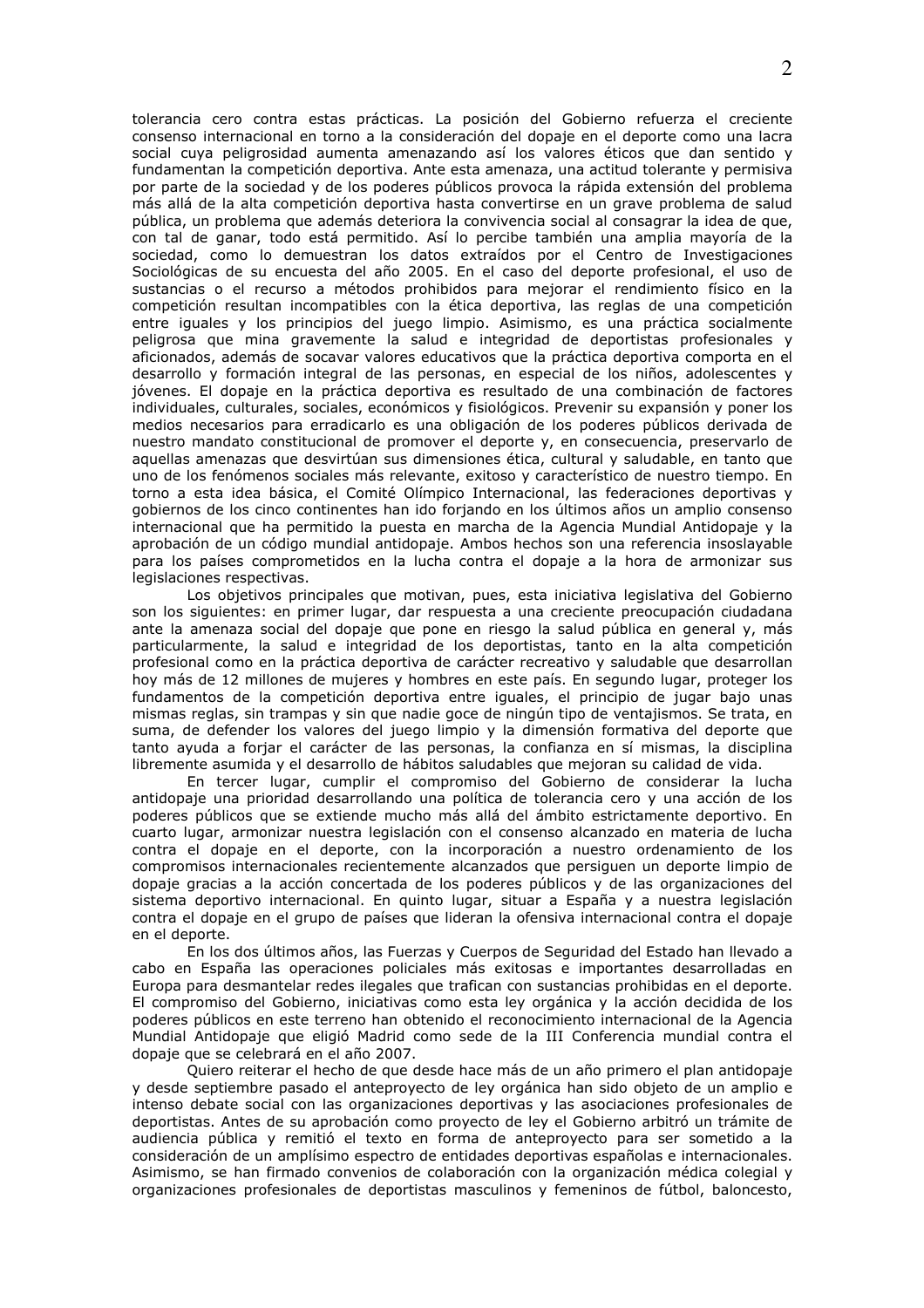balonmano, ciclismo, atletismo y fútbol sala, con el objeto de que asesoren al Consejo Superior de Deportes en el desarrollo reglamentario de la ley. La Ley Orgánica de Protección de la salud y de lucha contra el dopaje en el deporte, sometida hoy a la consideración de SS.SS., se estructura en cuatro títulos precedidos de un preámbulo y se complementa con una serie de disposiciones adicionales, transitorias, derogatoria y finales.

Se regula la organización administrativa de la protección de la salud y de la lucha contra el dopaje; la obligación de someterse a controles de dopaje y de salud, detallando el alcance y las garantías que estos deben cumplir; el régimen de infracciones y de sanciones en esta materia y el tratamiento a seguir con los datos más sensibles relativos al dopaje en el deporte, así como su estricta adecuación a nuestra legislación sobre protección de datos. El Título II supone una novedad en nuestro ordenamiento jurídico y en la legislación internacional, puesto que regula las medidas de control y de supervisión de productos, medicamentos y complementos nutricionales que contienen sustancias prohibidas en la actividad deportiva. En el Título III se hace efectiva la tutela penal de la salud pública en actividades relacionadas con el dopaje que castiga al entorno hasta ahora impune del deportista mediante la incorporación de un nuevo artículo 361bis al Código Penal. Además, el Título IV establece un sistema de información en materia de protección de la salud y de lucha contra el dopaje en el deporte abierto a la participación y cooperación interterritorial de las comunidades autónomas.

Las principales novedades que la ley introduce en nuestro ordenamiento son: la reforma de cuatro leyes vigentes y la modificación de los Títulos VIII y XI de la Ley del Deporte en lo referente a la normativa sobre dopaje y disciplina deportiva que ha estado en vigor durante los últimos 15 años. En este tiempo esta amenaza social, sanitaria y deportiva ha experimentado un cambio inquietante y vertiginoso, razón por la que el ámbito de aplicación de la ley afecta tanto al deporte profesional de alta competición como a la práctica deportiva de base. Asimismo, la Ley Orgánica incorpora en sus disposiciones finales la modificación de determinados preceptos de la Ley de Seguridad Ciudadana con el fin de facilitar la acción de las Fuerzas y Cuerpos de Seguridad del Estado en la represión del dopaje, especialmente en establecimientos deportivos como tiendas de complementos nutricionales o gimnasios que podrán ser clausurados en caso de vender ilegalmente y favorecer el consumo de sustancias susceptibles de producir dopaje entre sus clientes. Se modifica también algún precepto de la Ley reguladora de la Jurisdicción Contencioso-Administrativa, de forma que la tramitación administrativa de los expedientes sancionadores por dopaje se agilice lo máximo posible, sin mermar por ello las garantías de los deportistas afectados.

Incorpora la extracción de muestras sanguíneas en la realización de controles de dopaje en nuestro país. Regula la creación y puesta en marcha de la Agencia Estatal Antidopaje, como organismo de prevención, control e investigación que se regirá, además de por esta ley, por la Ley de agencias estatales para la mejora de los servicios públicos. Asimismo configura un organismo de nueva creación, la Comisión de Control y Seguimiento de la Salud y el Dopaje, que será el organismo que impulse y coordine los esfuerzos de las distintas administraciones públicas en estas materias. Se establece también la localización y realización de controles por sorpresa fuera de la competición, incorporando una serie de límites horarios y de procedimiento que preservan el derecho al descanso, a la intimidad y a la dignidad de los deportistas profesionales. Incorpora a nuestra legislación la posibilidad de efectuar un control, inspección y posible decomiso de sustancias prohibidas en botiguines de los equipos médicos que intervienen en competiciones deportivas. Establece un nuevo procedimiento administrativo que tiene como finalidad acortar plazos, evitar dilaciones en la resolución de expedientes sancionadores por dopaje e introducir una fórmula arbitral de resolución de expedientes que desincentive el sistemático recurso a la justicia ordinaria en caso de expedientes sancionadores por haber dado positivo en controles de dopaje. Regula las sanciones por venta ilegal de suplementos nutricionales que contengan sustancias prohibidas en el deporte y peligrosas para la salud y, por último, pone en marcha la tarjeta de salud del deportista y la realización de controles de salud a los deportistas españoles de alto nivel. En definitiva, señorías, si esta ley orgánica obtiene su respaldo el Gobierno espera conseguir más eficacia en la política de tolerancia cero contra el dopaje, una mejor protección de la salud de los deportistas y un mayor compromiso social con una cultura del juego limpio incompatible con la impunidad de las trampas y de los juegos tramposos. El consenso político alcanzado por esta Ley Orgánica de protección de la salud y de lucha contra el dopaje en el deporte demuestra, una vez más, que el deporte es un lugar de encuentro abierto y sin barreras en el que tienen cabida todos los colores y sensibilidades que une y cohesiona a la sociedad. Un espacio idóneo para desarrollar consensos básicos y políticas de Estado que hagan del acceso universal al deporte un derecho básico de ciudadanía.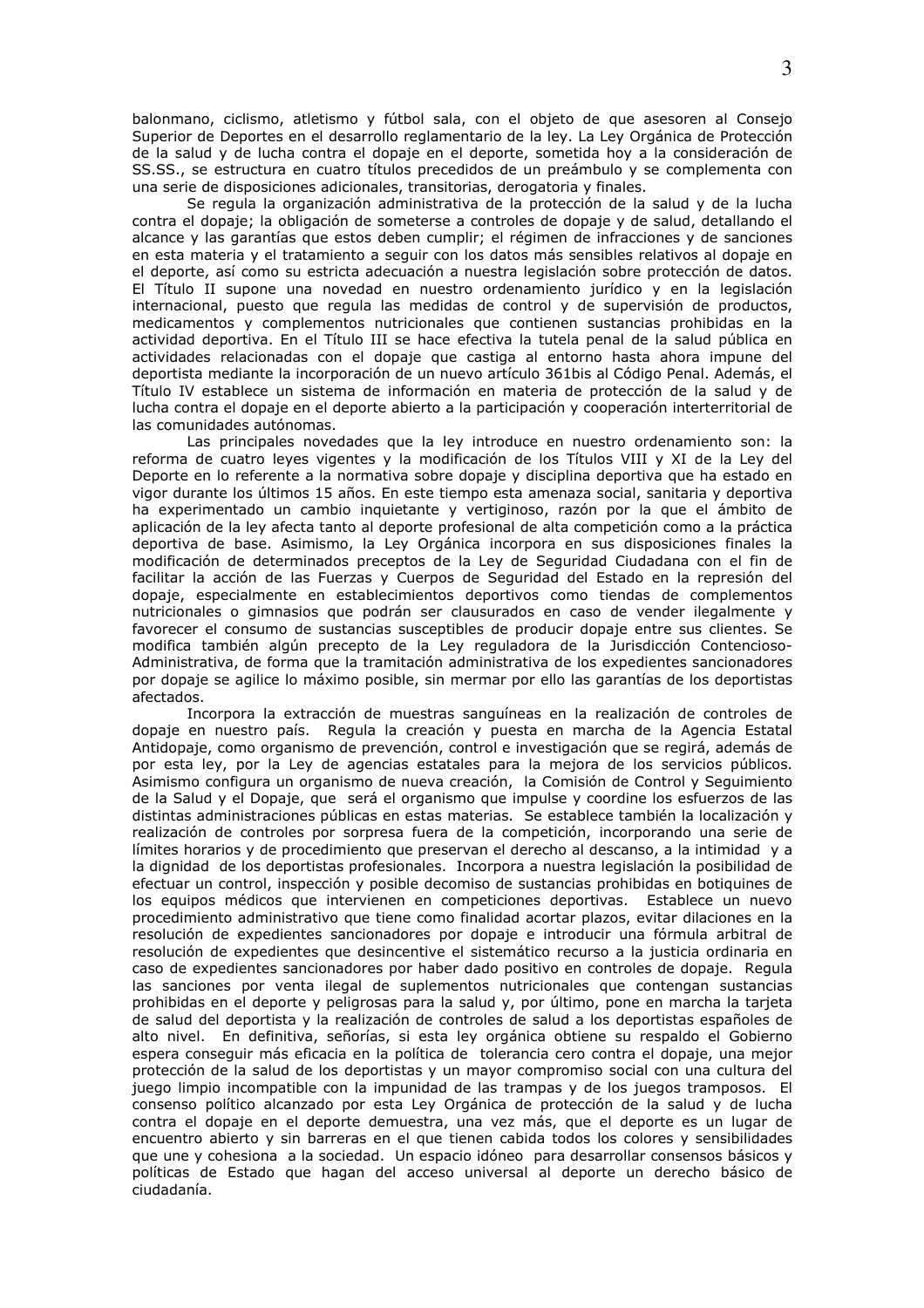El Gobierno en su conjunto, y este ministerio en concreto, estamos firmemente comprometidos en sequir trabajando con todos los grupos parlamentarios de esta Cámara para fortalecer y desarrollar el consenso social y político alcanzado en torno al deporte y a este lev orgánica que me cabe el honor de someter a la consideración y el voto soberano de SS.SS.

Muchas gracias. (Aplausos.)

El señor VICEPRESIDENTE (Gil Lázaro): Muchas gracias, señora ministra.

En turno de defensa de sus enmiendas, en nombre del Grupo Parlamentario Mixto, tiene la palabra la señora Fernández.

La señora FERNÁNDEZ DAVILA: Gracias, señor presidente.

Voy a exponer nuestra posición a este proyecto de ley, sobre todo respecto de las enmiendas que mantenemos vivas que solamente es una. Lo hacemos porque estamos a favor de un deporte limpio que deberá desarrollarse a través de un sistema de deporte educativo, favorecido y fortalecido por sistemas integrales de lucha contra el dopaje, donde el proyecto de ley que hoy debatimos cuando entre en vigor deberá ser en España un punto de inflexión. Por lo que compartimos con la Confederación española de institutos y facultades de ciencias de la actividad física y del deporte que la Ley Orgánica de protección de la salud y de la lucha contra el dopaje en el deporte es acertada, convencidos de que será un buen instrumento para la lucha contra el dooping y que, además de contribuir a la protección de la salud pública e individual en el deporte, aumentará el juego limpio en la competición que tanto afecta a los niños, jóvenes y deportistas en formación, por el modelo que significan los deportistas, por el rol de profesor, entrenador y por el reparto de responsabilidades que requieren de la participación de la familia, de la comunidad escolar y vecinal, de los políticos y de los medios de comunicación.

A este proyecto de ley presentamos cinco enmiendas, tres de las cuales, la 81, 82 y 85, fueron incorporadas al dictamen a través de transacciones; la 83 la mantenemos y esperamos tenga la aceptación de esta Cámara y manifestamos que retiramos la enmienda 84.

Nada más. Muchas gracias.

El señor VICEPRESIDENTE (Gil Lázaro): Muchas gracias, señora Fernández.

Para la defensa de sus enmiendas, en nombre del Grupo Parlamentario Vasco, tiene la palabra el señor Esteban.

#### El señor ESTEBAN BRAVO: Gracias, señor presidente.

Evidentemente desde nuestro grupo compartimos con el resto de los grupos parlamentarios la necesidad de la lucha contra el dopaje en el deporte, la necesidad de una regulación en este ámbito, que ha sufrido un desarrollo espectacular en los últimos tiempos. Desde la relativamente reciente creación de la AMA ha habido avances, tímidos pero avances, en el control del dopaje en algunas legislaciones autonómicas como, por ejemplo, la ley vasca del deporte, y se ha avanzado mucho a nivel internacional, y ahora corresponde hacerlo a nivel más local en todos estos ámbitos, porque los sucesivos casos de dopaje a los que está asistiendo la ciudadanía provocan una perplejidad entre ellos y una desconfianza, muchas veces no acertada, pero una desconfianza hacia personas que son consideradas referentes y modelos por muchos jóvenes, y en un mundo como es el deportivo que es muy atractivo y que tiene muchas potencialidades en el desarrollo de nuestra sociedad.

En este ámbito entramos en materia de deporte, y la materia deportiva y las competencias deportivas son exclusivas de las comunidades autónomas, como ha sido declarado una y otra vez por el Tribunal Constitucional. Por eso la verdad es que me han extrañado un poco las palabras de la ministra cuando afirmaba que es el ámbito adecuado para establecer consensos básicos y políticas de Estado. No sé si una competencia exclusiva es exactamente el mejor ámbito para hacer políticas de Estado. Uno podría pensar que como el objetivo es justo, es loable, la persecución del dopaje es algo que todos debemos apoyar sin más, no deberíamos reparar en otros asuntos. Sin embargo, yo creo que el examen de la ley, si bien debe abarcar esos aspectos estrictos, también debe abarcar otros como el reparto competencial y el carácter propio de la ley. Por una parte, un carácter orgánico que ha sido muy debatido, que pensamos, junto con otros grupos, que no era necesario en esta ley por la exclusividad de las competencias autonómicas, y una delimitación competencial que se ha ido definiendo, y ha habido un diálogo fluido con el Gobierno para delimitar las competencias de esa futura Agencia estatal del dopaje y las competencias autonómicas, pero que aún así crean un sistema complejo y alambicado.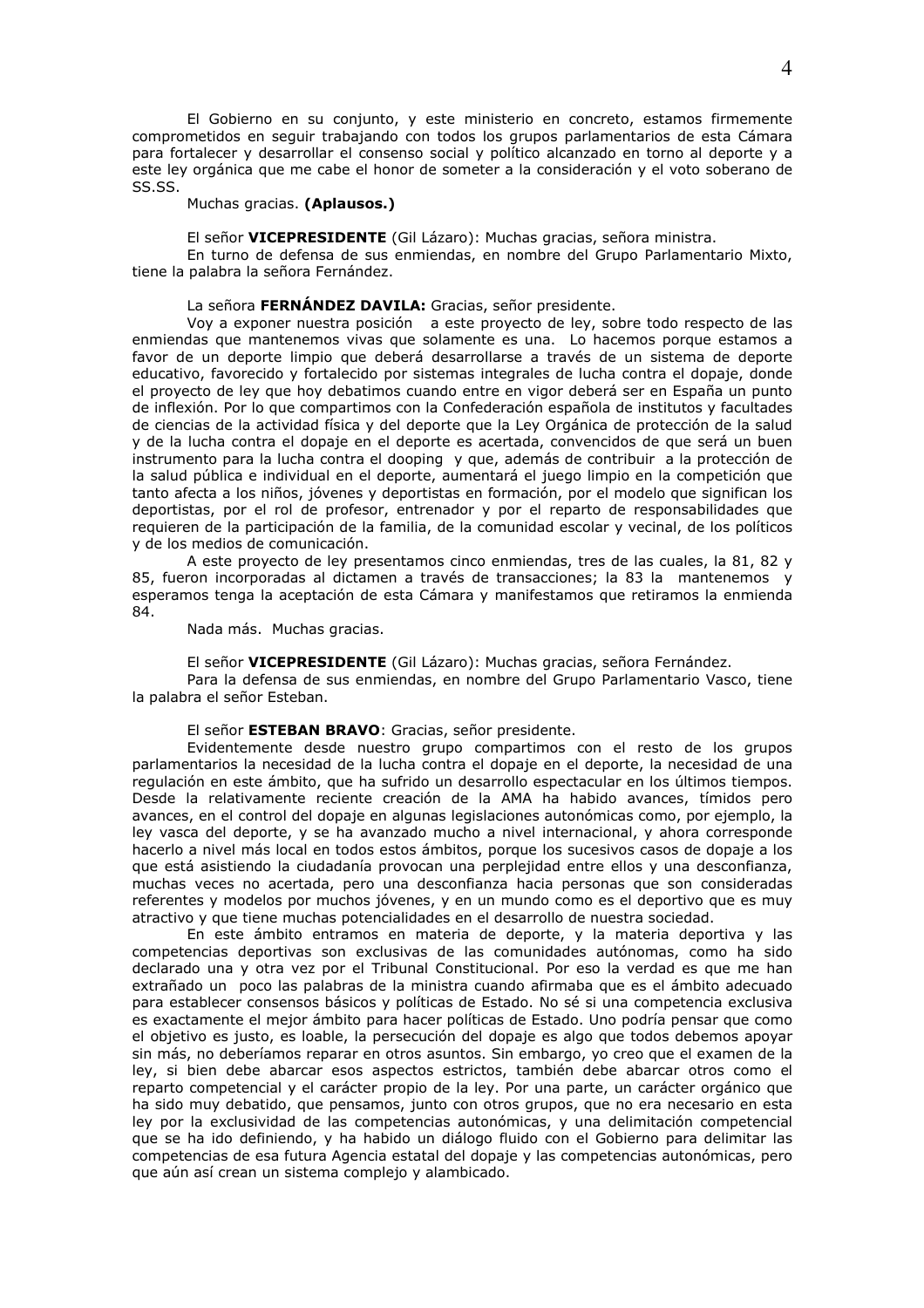Nuestra idea en el ámbito, no de lo autonómico o de lo competencial, sino en cuanto al contenido de la ley, era reforzar la dureza de la ley contra todas aquellas actitudes favorables al dopaje. En ese sentido nos congratulamos de que haya podido haber un acuerdo para que las enmiendas en las que nos oponíamos al perdón absoluto en el caso de confesión por parte de los deportistas se haya dejado en una parcial remoción de la sanción. Nos congratulamos también de que se haya abarcado y, más allá de una lista de profesionales que rodean a los deportistas, entrenadores y preparadores físicos, se hable en la ley del entorno del deportista, porque son unos mundos cada vez más complicados en los que intervienen más profesionales y a veces no profesionales directamente implicados con el deportista, y creemos que es mucho más apropiado que la ley lo abarque de manera más general.

Nos hubiera qustado que en esta lucha por el dopaje se hubiera ido un poquito más, no solo en cuanto a los controles médicos, sino también en la posibilidad de interrogatorios a los deportistas.

Ciertamente, hemos avanzado desde el texto inicial. Hay que reconocer que el secretario de Estado ha tenido una actitud comunicativa desde el primer momento y que ha habido algunos aspectos en los que hemos ido avanzando, por ejemplo, en la delimitación de los artículos orgánicos o en centrar un poquito más el ámbito competencial del Estado a través de la modificación del artículo 1. También queremos dejar claro que no todas las competiciones en las que participen deportistas de otros países o cualquier competición internacional deben ser necesariamente competencia de la agencia estatal. Entendemos que dependiendo del ámbito y de quién sea el promotor de esa competición, el control del dopaje debe corresponder al ámbito autonómico. También se ha llegado a un acuerdo en cuanto a la tarieta de salud, que aunque no es completamente satisfactorio para nosotros, abre una puerta a posibles acuerdos futuros. Si ya hay un sistema de servicios de salud completamente desarrollado, en el que se ha armonizado el funcionamiento de las diferentes administraciones autonómicas y del ministerio correspondiente, podríamos utilizar ese modelo y servirnos de él para la emisión de la tarjeta de salud del deportista. De hecho, lo que nosotros defendíamos en nuestra enmienda es que, tal y como se hace hoy en día, fuera la propia comunidad autónoma la que emitiera esa tarieta. Es cierto que va a haber algunos deportistas de alto nivel que van a gozar de unos derechos que otros no van alcanzar y que van poder ser definidos por el Gobierno del Estado, pero no creemos que eso sea un impedimento, conociendo además quiénes son esos deportistas, para que esa tarieta fuese emitida por las propias comunidades autónomas.

También entendemos, aunque no ha sido aceptado, que la modificación que se hace del Código Penal, con cuyo contenido coincidimos, por pura técnica legislativa, debería haber sido encuadrada en una disposición adicional, como se ha hecho con las modificaciones de la Ley Contencioso-Administrativa o de Seguridad Ciudadana. Creemos que esto también se debería haber hecho en el ámbito del Código Penal.

En cualquier caso, nos tememos que va a haber tensiones a la hora de aplicar esta ley -ojalá nos equivoquemos-, porque en algunos casos da la sensación de que los ámbitos competenciales están en una cierta nebulosa. De las enmiendas que tenemos vivas, quiero centrarme en tres aspectos que nos parecen fundamentales. Vamos a mantener, aunque sea simbólicamente, las enmiendas que plantean la no necesidad de la agencia estatal. De hecho, quiero subrayar un asunto que ya ha salido en la sesión de hoy en otro punto del orden, que es la denominación de la agencia. En la Ley de Agencias Estatales, es la única que tiene apellidos. Según nos viene del Senado, parece ser que se quiere denominar agencia estatal antidopaje de España, antes Agencia Española Antidopaje. Si esto no es necesario con el resto de las agencias, no entendemos que tenga que serlo aquí, a no ser que se pretenda que tenga un reflejo en el ámbito internacional. A eso me llevaría mi siguiente reflexión. Mantenemos una enmienda que consideramos importante, que es la número 40. Si tenemos competencia exclusiva en materia deportiva y las comunidades autónomas pueden crear -y esto no lo niega ningún grupo parlamentario- sus propios organismos antidopaje, estos organismos deben poder integrarse en los organismos internacionales que entiendan de la misma materia. En otros países existe esa posibilidad. Hagamos que esto se refleje claramente en la ley, por si alguien tenía alguna duda. No parece que los grupos parlamentarios mayoritarios, concretamente, el grupo del Gobierno, estén por la labor de aceptar esto. A nuestro grupo le da la sensación de que no solo se pretende impedir la presencia de los niveles autonómicos en la competición, sino que se intenta impedir cualquier otro tipo de representación, como puede ser la de los organismos técnicos de lucha contra el dopaje. En este sentido, nos parece preocupante ese apellido que podría adoptar la Agencia Estatal Antidopaje en la Ley de Agencias Estatales, al que antes me refería. Además, no concuerda con los acuerdos y con el texto que se mantiene en estos momentos en el proyecto de ley.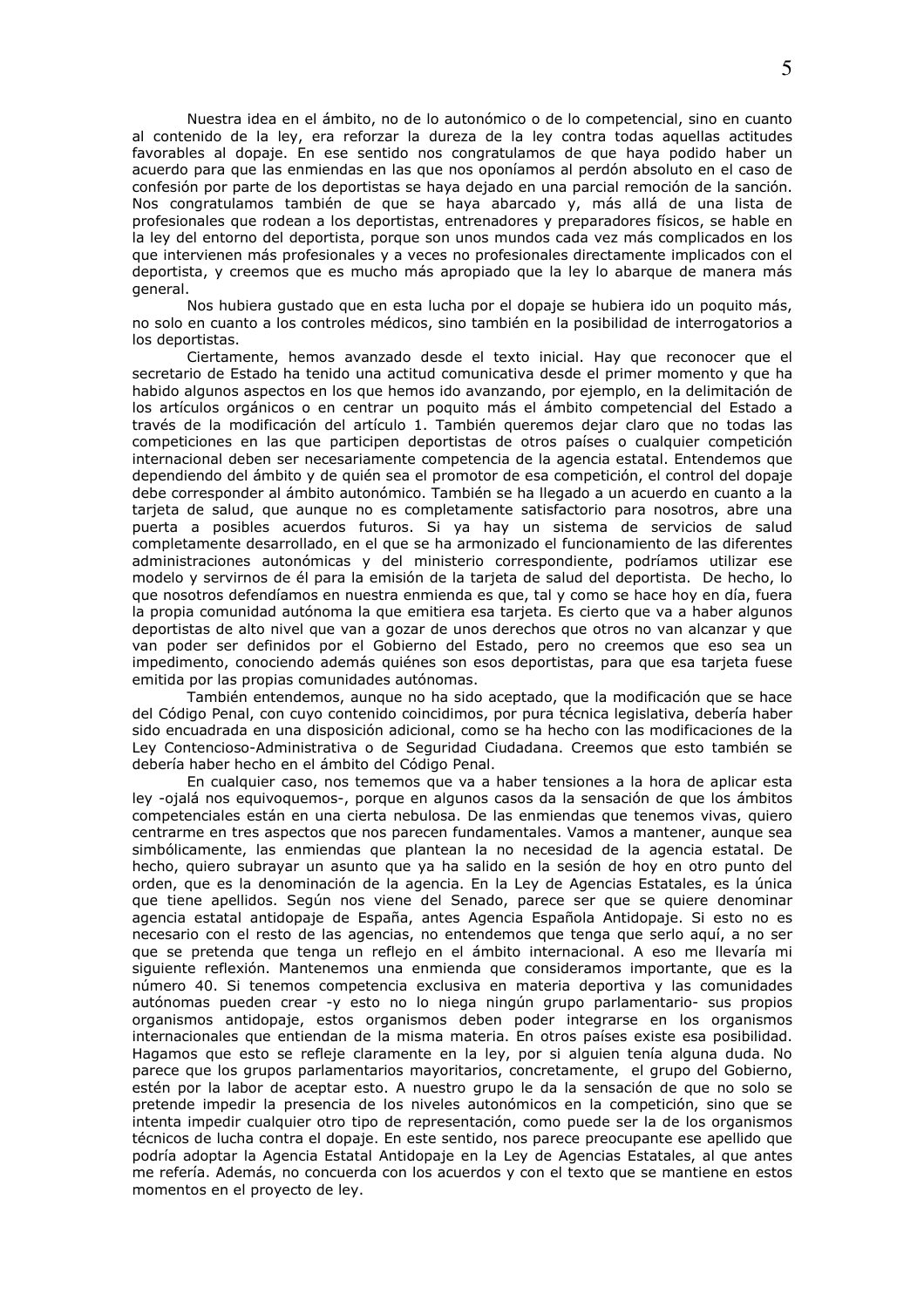Por último, mantenemos una enmienda -y con esto voy finalizando, señor presidente- que es la número 76, ya que siendo materia deportiva es una reivindicación que mantenemos en todos los debates de deporte y también queríamos reflejarlo en esta ley. Esta enmienda pretende modificar la Lev de Deporte aunque entendemos que en puridad no sería necesario, pero como parece que nos dicen los grupos mayoritarios que sí lo es, en el sentido de que pueda haber a nivel oficial selecciones deportivas autonómicas. Es una enmienda reivindicativa, en la que insistiremos una y otra vez que se traten materias deportivas en el ámbito de esta Cámara.

Quisiera señalarle, antes de finalizar mi intervención, señor presidente, que voy a retirar las enmiendas 34, 63, 64 y 80, que se refieren a la modificación del Código Penal, que se trataban más bien de técnica legislativa, una de ellas también a la exposición de motivos. Por tanto, esas enmiendas quedarían retiradas. También voy a dar por retirada la enmienda número 39 con la modificación que se hizo en su momento del artículo 1.2, que mantuve a reservas en la Comisión, pero que entiendo que justamente debería retirarla después del acuerdo alcanzado con el Grupo Parlamentario Socialista y el resto de los grupos.

Por último, señalarle que me qustaría, si fuera posible, que nuestras enmiendas se votarán en conjunto, excepto las enmienda números 40 y 76, para las que solicito votación separada.

Muchas gracias.

El señor VICEPRESIDENTE (Gil Lázaro): Muchas gracias, señor Esteban. (Rumores.)

Señorías, el nivel de murmullo en la Cámara es excesivo y a buen seguro que perturba a los oradores. Ruego una cierta moderación.

Para la defensa de sus enmiendas, en nombre del Grupo Parlamentario Catalán (Convergència i Unió), tiene la palabra el señor Grau.

El señor GRAU I BULDÚ: Gracias, señor presidente.

Señorías, comparezco ante ustedes en nombre del Grupo Parlamentario Catalán (Convergència i Unió) para posicionarnos ante el proyecto de ley orgánica de protección de la salud y de lucha contra el dopaje en el deporte. Queremos empezar diciendo que saludamos en su día -y lo seguimos haciendo ahora- la llegada de este proyecto de ley. Era una necesidad reclamada a gritos desde la sociedad y todo el mundo del deporte. Queremos dejar claro que los mismos dirigentes deportivos y los deportistas en general querían y quieren esta ley. Esta es una ley antitramposos, antiaquellos que quieren llegar más lejos haciendo trampas utilizando instrumentos ilegales, que además perjudican la salud del deportista. Por ello, desde Convergència i Unió gueremos que quede claro y dejar constancia que el deporte en España es limpio en su inmensa mayoría. Pero como todas las excepciones confirman la regla, siempre hay un pero y hay poquísimos, pero poquísimos, que deben ser perseguidos y castigados. Por tanto, esta ley es una positiva y como tal le damos la bienvenida.

Cuando llegó el provecto de lev a esta Cámara nuestro grupo no veía ni valoraba la ley como lo hace hoy, después de los trabajos parlamentarios. Hoy vemos bien su contenido y nuestro voto inicial, que hubiera sido negativo, hoy será muy diferente y, por tanto, daremos nuestro voto favorable a esta ley. ¿Y por qué? Porque era una ley que invadía competencias de las comunidades autónomas con competencias en el deporte, como era es el caso de Cataluña, y porque existían algunos déficits en su contenido que hacían que nos pareciese que esta ley no reflejaba la realidad política deportiva del Estado. Por esto, nuestro grupo presentó doce enmiendas, la mayoría de las cuales, sobre todo las de contenido competencial, han sido aceptadas e incluidas en el proyecto que hoy se nos presenta. Esto me permite reiterar, como ya dejó constancia nuestro portavoz en su intervención en la Comisión, don Josep Maldonado, la voluntad negociadora existente por parte del secretario de Estado, señor Lissavetzky, y de su equipo del Consejo Superior de Deportes.

Esta voluntad permitió acercar posiciones y votar hoy a favor de esta ley, aunque entendemos que hay algunos elementos que no se llegaron a incorporar, entre ellos la agencia estatal antidopaje. Por ello, mantenemos vivas nuestras enmiendas 129, 130, 131, 132, 136 y 137 con el ánimo de que los grupos reconsideren su posición y cambien la postura que manifestaron en la Comisión; en caso de que no sea así, para que quede constancia de nuestra posición en estos temas.

Pormenorizando nuestro comentario sobre las enmiendas, la enmienda 129 pretende conseguir un alto grado de armonización u homogeneización en el tratamiento del dopaje en nuestro país, transfiriendo todos los aspectos relacionados con la lucha antidopaje a la agencia estatal antidopaje. La enmienda 130 pretende establecer que la comisión antidopaje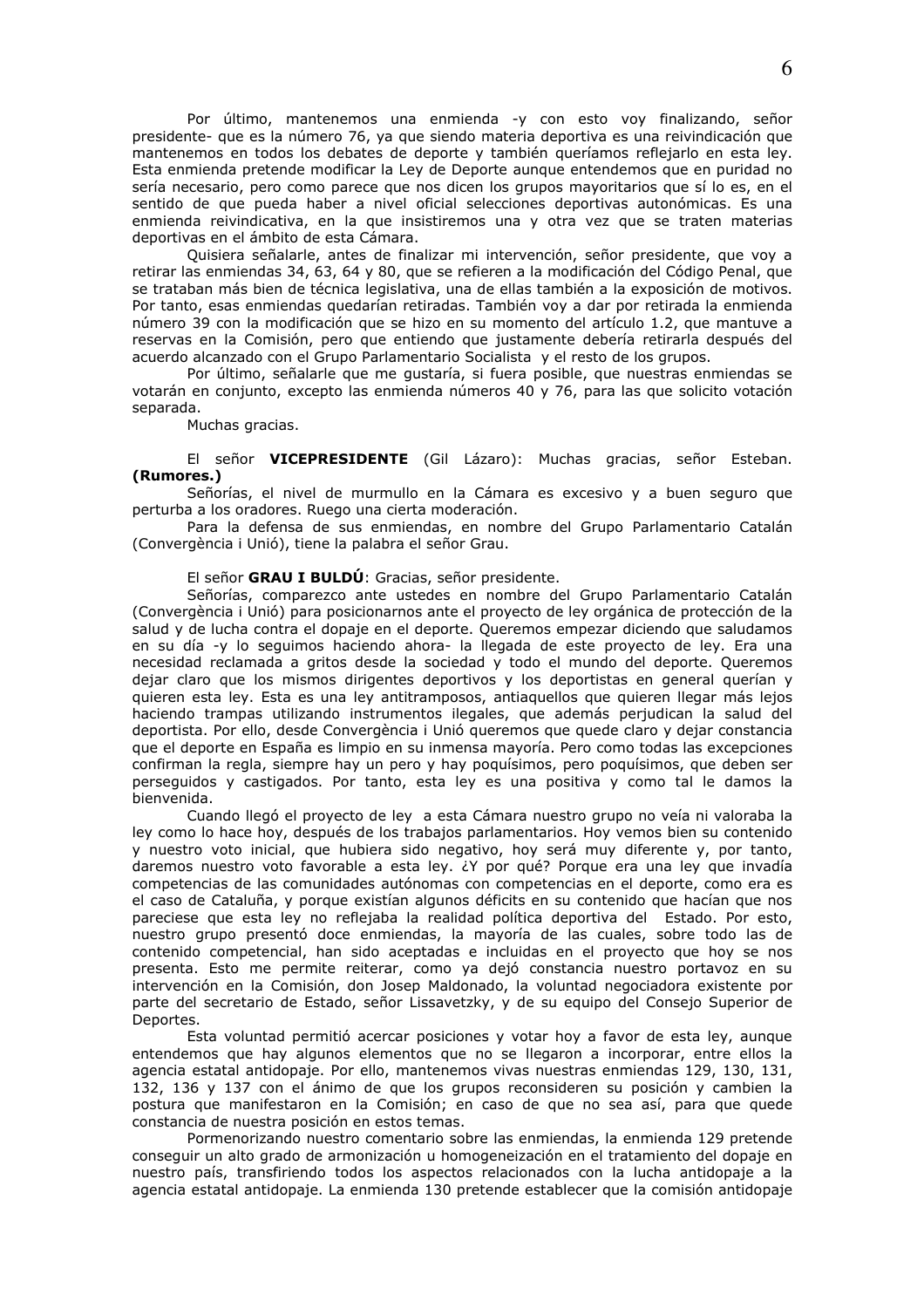de Cataluña pueda determinar que las pruebas en Cataluña son de obligado control de antidopaje. Esto está basado en las competencias exclusivas que Cataluña tiene ya en materia deportiva. Las enmiendas 131, 132 y 133, así como la 129, pretenden clarificar las competencias de esta agencia estatal antidopaie, y la enmienda 136 pretende enmendar el error de ignorar la existencia de las federaciones deportivas autonómicas, sobre todo, teniendo en cuenta el gran papel que juegan en Cataluña como instrumento de dirección y dinamización del deporte y que en Cataluña tenemos la figura de la UFEC, la Unió de Federacions Esportives de Catalunya, entidad que aglutina a todas las federaciones catalanas. La enmienda 137 pretende reforzar el papel de las comunidades autónomas y de sus competencias.

Una vez explicadas y defendidas nuestras enmiendas, quería resaltar también algunos aspectos positivos de la ley. Hemos dicho al iniciar esta intervención que la ley era necesaria para la salud de los deportistas y para mantener en la sociedad la opinión de que los deportistas son gente honesta, por definición; pero también hacía falta un aviso para navegantes, y me explico. Esta ley les dice a los tramposos, a los infractores, que no quedarán impunes sus actos de consumo o de facilitar a otros el consumo de drogas o elementos tóxicos. Este es un aspecto que nuestro grupo considera muy importante porque queremos destacar que esta ley pena y condena no solo al que consume productos prohibidos, sino también al que los proporciona o incita al consumo. Esto es muy importante porque, hasta ahora, muchas veces los deportistas eran engañados por su entorno y el inductor quedaba exento, y ahora no será así. Entendemos que esta es una buena ley para facilitar el control y penalizar a todos los que están relacionados con el dopaje, sin excluir a los inductores.

Valoramos que se aprobara por unanimidad, entre otras, la enmienda 127, que pretendía que la agencia de antidopaje se llamara agencia estatal antidopaje. Esta enmienda se presentó con el único objetivo de adecuar la nomenclatura a la realidad territorial de España, que es un Estado autonómico, y pretende que de la Ley de Agencias Estatales, que hemos aprobado hoy, se exceptúen las agencias de cooperación y de antidopaje como españolas. Previo al acuerdo con el ministro señor Sevilla, se decidió que pasaría a llamarse agencia estatal de antidopaje y el texto recoge íntegramente lo que se aprobó en la Comisión por unanimidad, aunque hemos oído cantos de sirena que nos alertan de que el grupo que sostiene al Gobierno, el Partido Socialista, podría intentar... (Rumores.)

El señor VICEPRESIDENTE (Gil Lázaro): Perdóneme, señor Grau. Señorías, ruego un mínimo de delicadeza con la persona que está en el uso de la palabra. La Presidencia no tiene ninguna vocación de intervenir en el debate ni de llamar la atención a SS.SS., pero el señor Grau está haciendo un auténtico ejercicio por poder desempeñar bien su trabajo y se merece el respeto de todos. Muchas gracias. Continúe, señor Grau.

El señor GRAU I BULDÚ: Gracias, presidente por su amparo.

El Grupo Socialista puede intentar cambiar en el trámite del Senado el nombre de la agencia y ponerle el de agencia estatal española. Ya anuncio con este acto político que se rompería un pacto establecido con un ministro y nuestro grupo podría variar el sentido de su voto en el Senado. Asimismo, esta enmienda se presentó en coherencia con el artículo 134 del proyecto de estatuto, recientemente aprobado por el pueblo de Cataluña, y sería muy triste que después de la apuesta del presidente Zapatero para que este Estatut tire adelante ahora a los pocos días y en la primera ocasión de su aprobación su partido llevara una iniciativa contraria al mismo. Siguiendo con los aspectos, queremos remarcar la enmienda número 135, que se nos aprobó y que para nosotros representó una importante mejora para la ley. La enmienda incorpora un artículo al Código Penal en el que se castigará con penas de prisión, con multas y con inhabilitación a aquellos que sin justificación prescriban, proporcionen, dispensen, suministren o administren sustancias prohibidas a deportistas federados no competitivos, a deportistas que practiquen el deporte con fines no competitivos o de recreo o a deportistas que participen en competiciones organizadas en España por entidades deportivas. Hay que destacar que se amplía también a aquellos deportistas que practican el deporte no competitivo, que no son los deportistas de alto nivel. Por lo tanto, la ley obliga a estos deportistas, que de alguna forma sin precisarlo y sin necesidad de hacer marcas podrían ser inducidos por razones de estética en gimnasios o en otras instalaciones deportivas a tomar anabolizantes, sustancias tóxicas o dopajes que, en definitiva, son nocivas para la salud. Si hablamos de protección del deportista, esta categoría tenía que quedar prohibida. Quedamos muy reconocidos por esta inclusión y por el respeto de esta posibilidad.

Podríamos alargarnos más en otras consideraciones de la ley, pero para no excedernos en el tiempo acabamos anunciando nuestro voto favorable en el Congreso a esta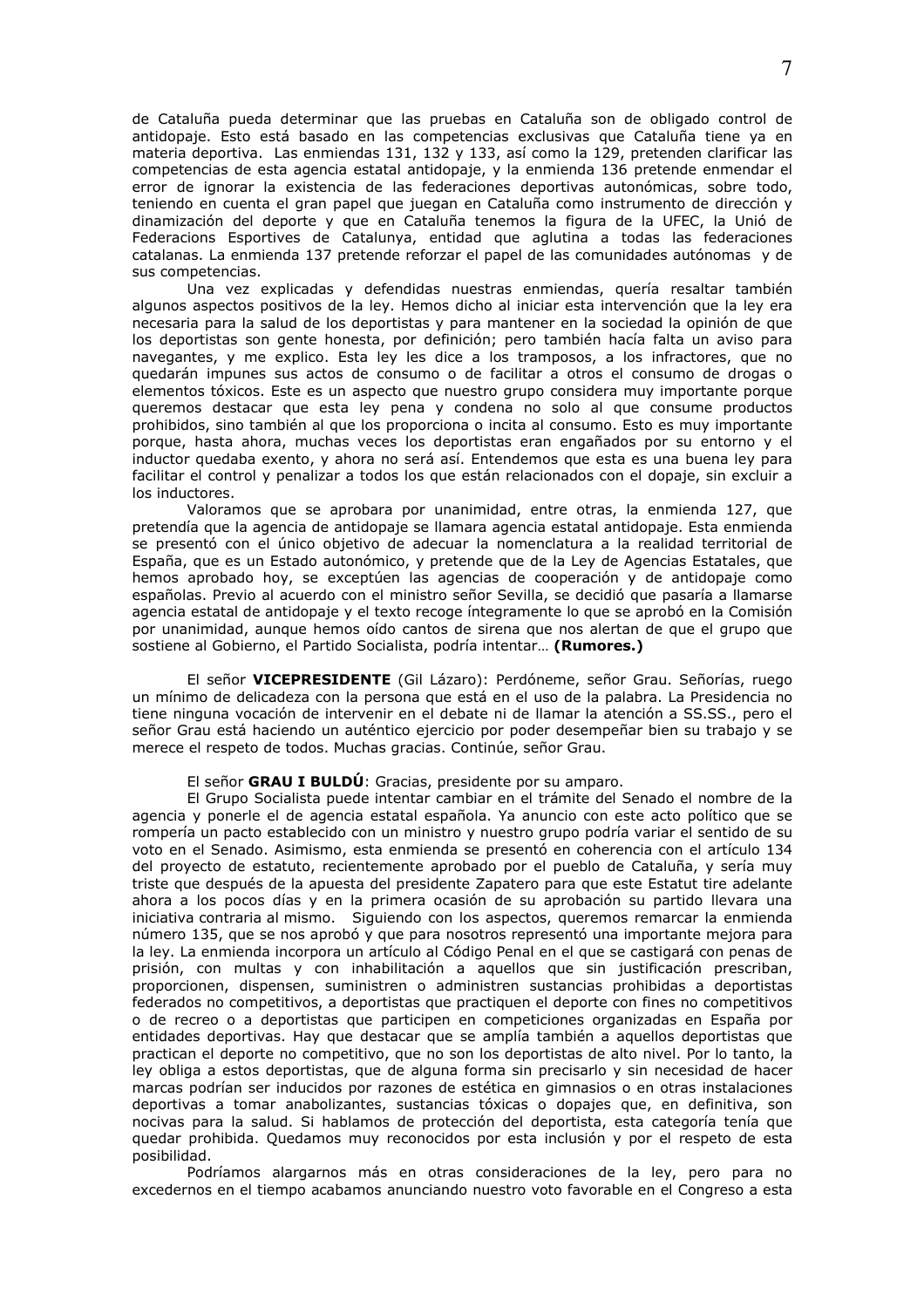ley en aras del juego limpio en el deporte, proclamando una vez más que para Convergència i Unió los deportistas practican el mens sana in corpore sano y solo unos pocos nos obligan a hacer esta ley, al igual que la han hecho la mayoría de los países europeos.

Muchas gracias.

El señor VICEPRESIDENTE (Gil Lázaro): Muchas gracias, señor Grau.

Pasamos al turno de fijación de posiciones. En primer lugar, en nombre del Grupo Parlamentario de Coalición Canaria-Nueva Canarias el señor Mardones.

El señor MARDONES SEVILLA: Mi grupo, señor presidente, no había formalizado ninguna enmienda porque estamos conformes con el texto y las resoluciones que se han tomado adecuadamente y vamos a votarlo favorablemente. Nos compete decir que se trata de un proyecto de ley necesario y que por las denuncias que ha habido reiteradamente en determinadas actividades deportivas la práctica del dopaje debe ser perseguida con todos los instrumentos legales y, por tanto, de aquí nuestro voto de apoyo al proyecto.

Muchas gracias.

El señor VICEPRESIDENTE (Gil Lázaro): Muchas gracias, señor Mardones.

A continuación, en nombre del Grupo de Izquierda Unida-Iniciativa per Catalunya Verds la señora García Suárez.

La señora GARCÍA SUÁREZ: Gracias, señor presidente.

Nuestro grupo parlamentario tampoco ha presentado enmiendas a este provecto de ley, porque en general consideramos que es un buen ejemplo de legislación completa y que una vez aprobado podrá ser una buena herramienta para luchar contra el dopaje en el deporte va sea de elite o recreativo.

En primer lugar, consideramos que eso es así porque el objetivo prioritario de la ley es la salud de los deportistas con la introducción de la tarjeta sanitaria para el mismo y la de preservar derechos fundamentales de este colectivo en lo relativo a la privacidad y confidencialidad en la protección de datos de carácter personal. En segundo lugar, porque se introduce la criminalización para determinadas actividades relacionadas con el dopaje que pretenden acabar con la impunidad que rodeaba hasta ahora el entorno del deportista y los inductores a prácticas dopantes.

Por último, desde mi grupo parlamentario hemos considerado de vital importancia la prevención de determinada sustancias tanto en el dopaje en el deporte de alto nivel como en la actividad deportiva no competitiva -gimnasios y centros escolares-, unido a los<br>mecanismos de control y supervisión de productos, medicamentos y complementos nutricionales que contengan sustancias prohibidas en la actividad deportiva. Puede ser un buen instrumento para prevenir el dopaje, luchar contra el mismo y crear buenas prácticas en las actividades deportivas. Por todos estos motivos y esperando que los grupos parlamentarios que han mantenido enmiendas para este Pleno puedan llegar a acuerdos y esta ley pueda ser aprobada con el mayor consenso posible, mi grupo parlamentario votará a favor del dictamen de la Comisión y felicita, va que está presente, a la ministra de Educación por esta ley.

Muchas gracias.

El señor VICEPRESIDENTE (Gil Lázaro): Muchas gracias, señora García Suárez. En nombre del Grupo Parlamentario de Esquerra Republicana de Catalunya tiene la palabra el señor Canet.

# El señor CANET COMA: Gracias, señor presidente.

Señorías, Esquerra Republicana va a apoyar, como ya hizo en la Comisión de Educación y Ciencia, el conjunto del proyecto de ley de protección de la salud y de lucha contra el dopaje, aun manteniendo ciertas diferencias, y lo vamos a apoyar, entre otras razones, porque estamos convencidos de que la legislación española dejaba hasta ahora huérfanas a las autoridades deportivas y sanitarias para luchar contra el dopaje. Siempre hemos pensado que hacían falta instrumentos legales contundentes, y queremos recordar que en Cataluña están desde hace tiempo ya en marcha.

A pesar de esta coincidencia inicial, presentamos en su momento una enmienda a la totalidad. Estábamos y estamos de acuerdo en que la ley es necesaria y que tiene la virtud de dar un enfoque global a la lucha contra el dopaje, pero considerábamos que no tenía suficientemente en cuenta las competencias de las comunidades autónomas, algunas de las cuales, como Cataluña, que ya he comentado, llevan tiempo apostando por la lucha contra el dopaje. Por tanto, no disentíamos de la filosofía, de los planteamientos del proyecto de ley,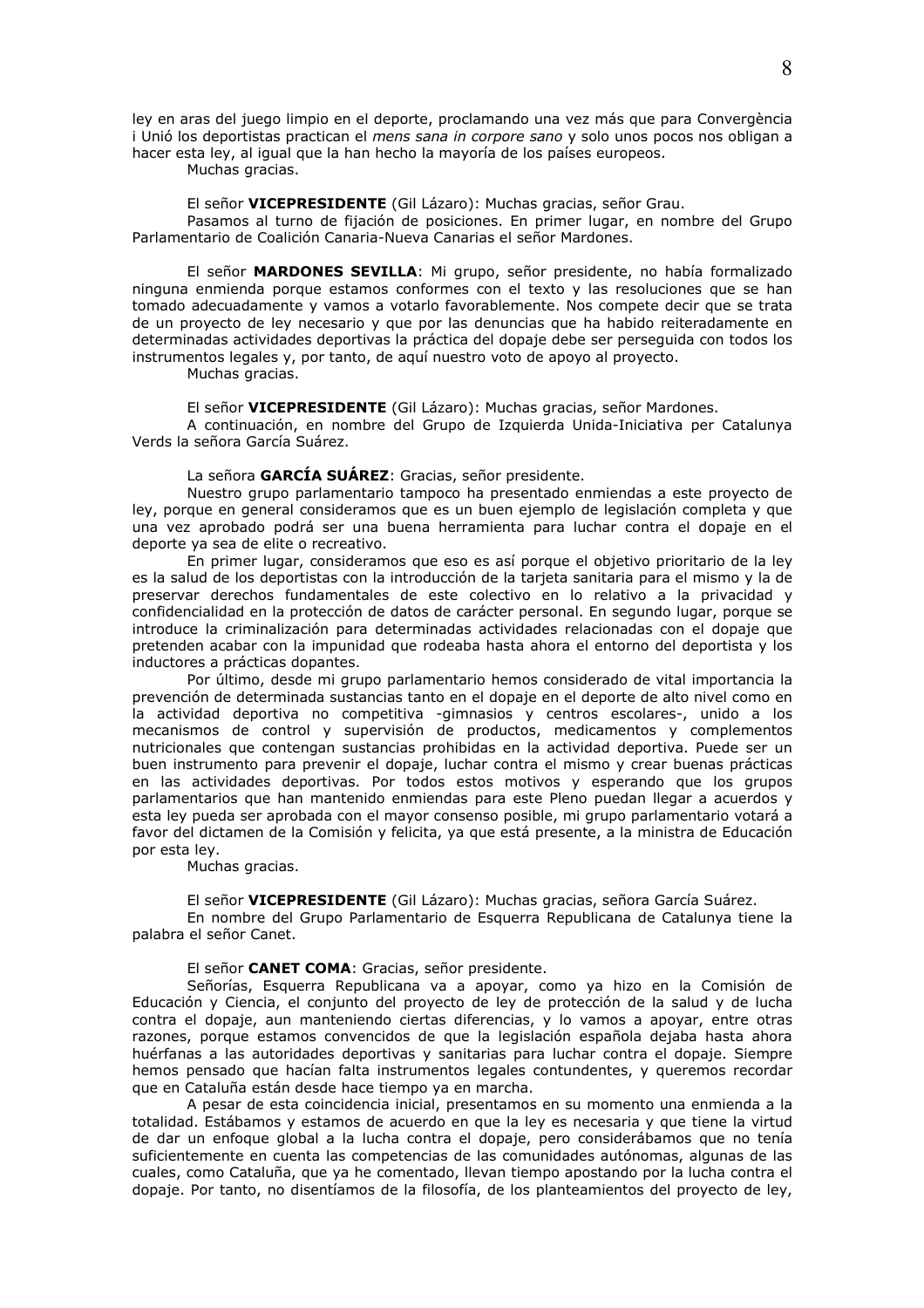sino que discrepábamos en cómo y quién debía aplicar los instrumentos que contiene. Creemos que el proyecto inicial no establecía la lucha contra el dopaje como una coordinación con las comunidades autónomas que quisieran implicarse, una coordinación que es fundamental porque la lucha contra el dopaje no es posible sin la colaboración de todas las administraciones públicas. De ahí nuestra enmienda a la totalidad seguida luego de una larga batería de enmiendas al articulado que partían de una premisa: la Generalidad de Cataluña y las comunidades autónomas que lo deseen deben poder implicarse plenamente en la lucha contra el dopaje con las siguientes funciones: ejecutar las medidas y actuaciones antidopaje que adopte la Administración del Estado en el ámbito de sus competencias; determinar y ejecutar las actuaciones antidopaje en las comunidades autónomas sobre los deportistas que no compitan bajo la tutela u organización de una federación española -esta tarea se debe realizar en el ámbito de los organismos autonómicos y sobre la base, en el caso de Cataluña, del decreto antidopaje de Cataluña, actualmente en fase de elaboración y concreción-; determinar, coordinar y ejecutar las actuaciones antidopaje de las comunidades autónomas en cualquier tipo de competición más allá de las ejecutadas a instancias de la Administración Central, debiéndose establecer los necesarios mecanismos de coordinación, y desarrollar la protección de la salud de los deportistas en el ámbito competencial que les es propio.

Pero también pensamos que debía clarificarse el ámbito competencial de la Administración General del Estado en la lucha contra el dopaje en la protección de la salud. A nuestro entender, en lo referente al mundo deportivo se ha de tener en cuenta la transferencia exclusiva de competencias a las comunidades autónomas. La intervención de la Administración General del Estado debe limitarse en este ámbito deportivo que gire en torno a las competiciones oficiales de ámbito estatal o internacional organizadas o promovidas por las federaciones españolas y a los deportistas que participen. El resto de la intervención en el ámbito del deporte, incluida la ejecución de las medidas determinadas por la Administración Central, corresponde a las comunidades autónomas por sí mismas o por medio de las federaciones autonómicas, y esta delimitación competencial no estaba clara en el proyecto de ley. Por ello presentamos un paquete de enmiendas que pretendían delimitar con claridad la competencia de la Administración General del Estado en materia de dopaje, limitándola, como he dicho, a las competiciones oficiales de ámbito estatal o internacional en tanto que promovidas u organizadas por las federaciones españolas y a los deportistas que participen en estas actividades.

Delimitar con claridad la competencia del Estado y de las comunidades autónomas en materia de protección de la salud, al tratarse de un principio constitucional que afecta a las diferentes administraciones públicas. No dar a la Ley el carácter de orgánica, como ya ha comentado antes el portavoz del Partido Nacionalista Vasco, y establecer la Agencia Estatal Antidopaje y la Comisión de control y sequimiento de la salud y el dopaje, como organismos de coordinación con las administraciones de las comunidades autónomas, las cuales ejecutarán las determinaciones estatales en su territorio, las completarán con las actuaciones que crean oportunas, al margen de determinar y ejecutar las actuaciones correspondientes en el ámbito de los deportistas que no estén habilitados para participar en competiciones patrocinadas u organizadas por las federaciones españoles. Por cierto, señora ministra, nos satisface que usted haya utilizado la expresión Agencia Estatal Antidopaje, sin el añadido del apellido España, que ya ha provocado hoy bastantes controversias en puntos anteriores del orden del día, y también en este mismo.

Pese a la reticencia inicial, el proceso de diálogo que se inició con la Secretaría de Estado para el Deporte nos llevó a retirar la enmienda a la totalidad, vista la disposición a introducir cambios que garantizasen las competencias en el ámbito deportivo y sanitario de las comunidades autónomas. Hemos de reconocer que los hechos, aceptación de bastantes enmiendas de los diferentes grupos, han demostrado que las palabras respondían a un interés real por primar el fondo, la lucha contra el dopaje, respetando en buena medida la forma, las competencias autonómicas. El resultado final, fruto de las transacciones, la aceptación y la retirada de enmiendas, ha sido la consecución de un texto que vemos susceptible de apoyar, aun no compartiéndolo en su totalidad.

Muchas gracias.

El señor VICEPRESIDENTE (Vilajoana Rovira): Muchas gracias, señor Canet. Por el Partido Popular tiene la palabra el diputado señor González Pérez.

#### El señor GONZÁLEZ PÉREZ: Gracias, señor presidente.

Señoras y señores diputados, me van a permitir que en mi intervención haga algo que no es habitual en un portavoz de la oposición. Quiero agradecer la presencia en este hemiciclo del secretario de Estado, señor Lizzavetzky, de sus directores generales, en este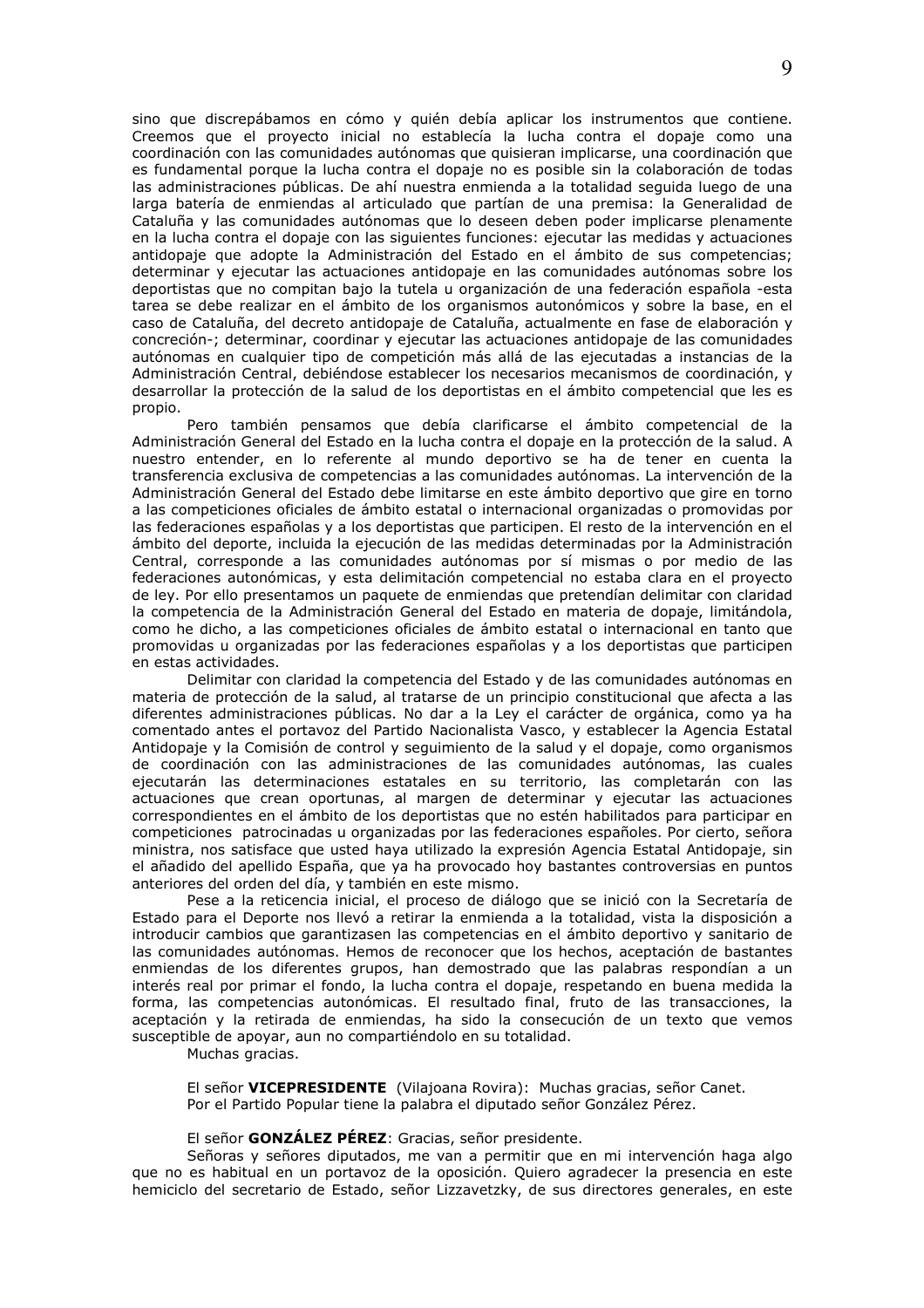caso, y de su equipo, porque se ha trabajado duro y bien para conseguir que este proyecto salga con el mayor consenso posible. Quiero hacer una mención especial a la señora ministra, porque no es habitual que un ministro de Educación, del ámbito de la Cultura, en este caso, salga a defender un provecto que habla del deporte. Muchas gracias, señora ministra. Es algo que hay que tener en cuenta. Al final le diré algo.

Desde el Grupo Parlamentario Popular en el Congreso nos felicitamos por llegar a este punto del trámite parlamentario con un amplio nivel de acuerdo en esta ley orgánica que tiene como fin mejorar la protección de los deportistas ante el dopaje, y esto ha sido posible porque los proponentes de la ley han aceptado gran parte de las propuestas que desde este grupo -y desde otros- se han planteado, mejorando que el modelo de lucha antidopaje sea más claro en aras de una mejor aplicación de la ley. Las enmiendas del Grupo Popular son fruto de meses de trabajo y seguimiento de la ley, desde que se presentó como anteproyecto hasta su debate actual en el Congreso. A lo largo del proceso manifestamos nuestro desacuerdo con el contenido de muchos artículos de la ley, en consonancia con lo expresado sobre la misma por el Consejo General del Poder Judicial, el Consejo de Estado o la propia fiscalía, quienes emitieron críticas y recomendaciones en sus informes sobre la ley; la mayoría de ellos -hay que decirlo- han sido incluidos a la llegada al Congreso, aunque no todos ellos.

El modelo del Partido Popular y, por tanto, de este grupo parlamentario, pasaba por la creación de una agencia española antidopaje, como única responsable en la materia, integrando la Comisión nacional existente en su seno para evitar la duplicidad de funciones. Ello se consique en buena medida con la enmienda al artículo 4.3, creando un órgano de cooperación, participación e información que incluya a las comunidades autónomas en su estructura como administraciones con competencias plenas en salud y en deporte, salvo las que detenta el propio Consejo Superior de Deportes. No obstante, desde el Grupo Parlamentario Popular, mantenemos reticencias a los aspectos penales de la ley, ya que aunque se excluye al deportista de la responsabilidad penal se le incluye indirectamente en el proceso penal, al incitar a la denuncia de los inductores al dopaje, como forma de evitar su responsabilidad, los problemas de derecho al honor y la privacidad, al no exist8ir garantías de plena confidencialidad por la mera sospecha de haberse dopado.

Estamos de acuerdo con un comentario que ha hecho el portavoz del Grupo Parlamentario Vasco (EAJ-PNV) con respecto a la exención total de responsabilidad del deportista porque se podría llegar a unas circunstancias un tanto rocambolescas. Todos sabemos que en el mundo del deporte se mueven muchísimos millones y eso podría ser motivo de que en algún tipo de actuación respecto al dopaje de un deportista hubiera un chivo expiatorio pactado para que el deportista tuviera la exención de la responsabilidad administrativa -no de la penal, que no la tendría en ningún caso-, a través de la sanción federativa correspondiente, pudiera sequir participando de la competición y el chivo expiatorio se comiera el marrón, dicho en términos coloquiales. Es un tema que tenemos que seguir vigilando y que tendremos que estar encima de él, porque podría ser una vía de escape que ningún grupo parlamentario ni ninguna persona que ame el deporte como los que estamos aquí debatiendo esta cuestión quiera llegar a ver en ningún caso. Precisamente para evitar las insinuaciones y las filtraciones de posibles nombres de deportistas a raíz de un sumario como la operación Puerto que acabamos de ver y mientras el juez no haya decretado diligencia alguna en relación con presuntos afectados, sería quien repararía el daño y la imagen del deportista si luego no hay inculpación del delito. Es uno de los temas que más nos preocupa. No obstante, estamos hablando de una ley orgánica, lo que implica precisamente que puede afectar a los derechos fundamentales de la persona y este sería un punto básico sobre el que tenemos nuestras reticencias, que no son óbice para que apoyemos el proyecto, en este caso el dictamen de la Comisión.

Nuestra duda continúa sobre lo recogido en la ley y ahí no ha habido acuerdo con el Gobierno porque prescribir -en el sentido de indicar- qué medicamento tiene que tomar u ofrecerlo queda en entre dicho y parece que son hechos delictivos. Es uno de los temas que nos preocupan. Muchos de los grupos farmacológicos prohibidos no ponen en peligro la vida o la salud de nadie y ese es un tema a tener en cuenta. Simplemente aumentan el rendimiento del deportista, adulterando, eso sí, los resultados de la competición. Sería la parte administrativa y la parte federativa la que tendría que intervenir en estos casos. El deportista siempre podrá hablar de engaño -la famosa frase de: me dijeron que eran vitaminas-. Consecuencia: el culpable será el médico, el profesional sanitario o aquel que esté en el entorno. Seguimos creyendo que con la normativa actual, el Código Penal, se puede perseguir el tráfico y los entornos y, si no, la operación Puerto es el mejor ejemplo. La criminalización de estas conductas hace que puedan ser incluidas en el tipo básico de delitos contra la salud pública o en algún otro de los ya existentes en nuestro Código Penal de la misma categoría. Estamos de acuerdo con el Consejo General del Poder Judicial cuando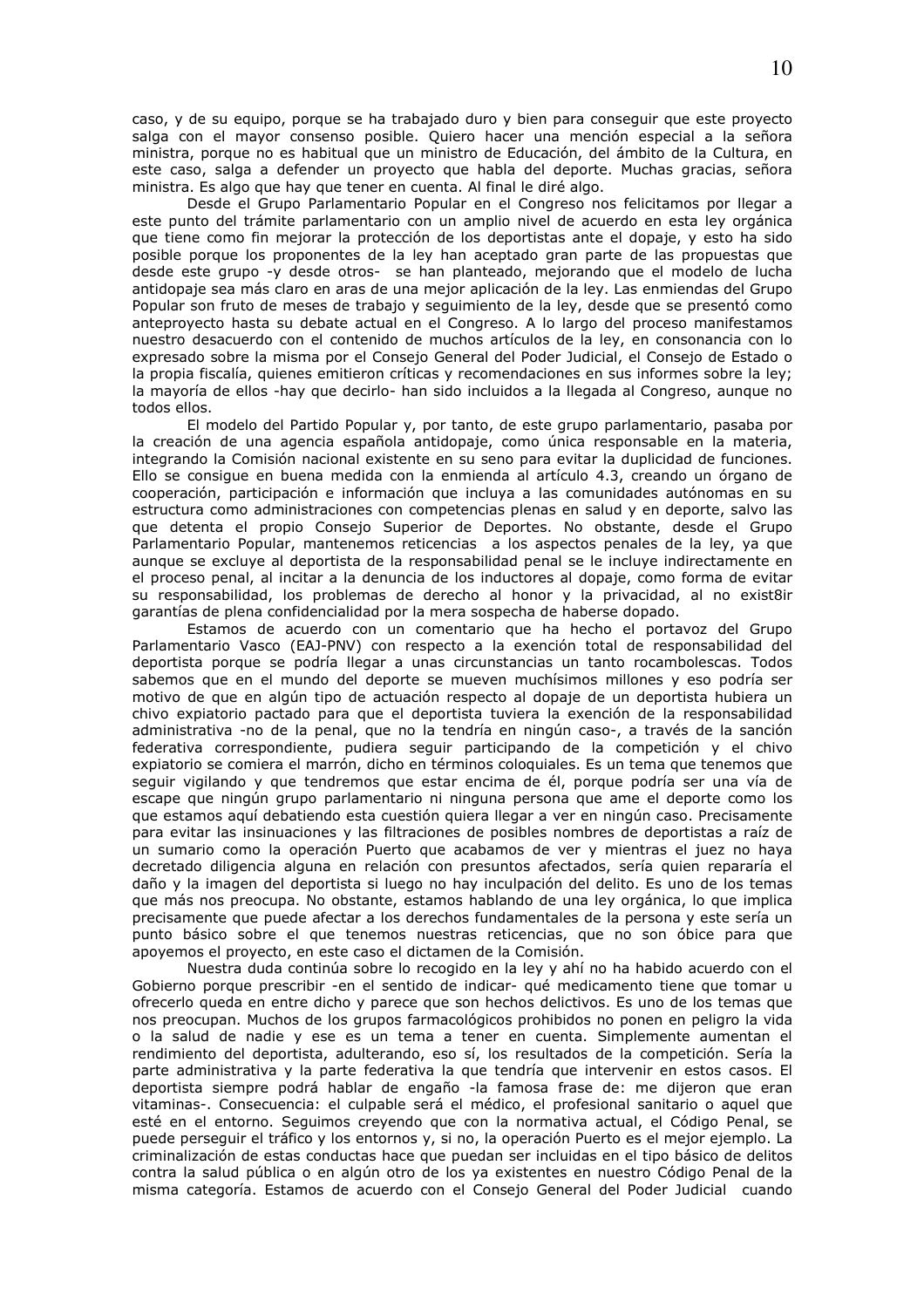afirma que si ya se cuestionaba con carácter general la necesidad y conveniencia del recurso al derecho penal a estos efectos, anticipar criminalizando la respuesta al mero ofrecimiento, sin esperar siquiera a la eventual actualización del riesgo para la salud del deportista derivada de la aceptación, debe considerarse excesivo. Por otro lado, anticipar la consumación del delito del mero ofrecimiento de la sustancia o método prohibido solo tendría sentido si el riesgo para la salud se produjese en todo caso con la ingestión de la misma o con la práctica de aquel, lo que vale decir cuando la sustancia o el procedimiento fuesen por su propia naturaleza esencialmente nocivos o lesivos para la salud. Como ha señalado el Tribunal Constitucional, el principio de legalidad impone al legislador el deber de conformar los preceptos legales que determina la potestad sancionadora, especialmente en el ámbito penal, de forma que se deduzca con la máxima claridad posible la conducta prohibida o la acción ordenada, según una sentencia del Tribunal Constitucional.

La disposición al consenso del Grupo Socialista y del Gobierno, la participación en aquellas conversaciones con el secretario de Estado y todas las enmiendas aceptadas con cambios sustanciales para traer al Congreso la ley son los motivos por los que el Grupo Popular este dictamen de la Comisión. Sí es cierto que nuestro objetivo por encima de todo es la defensa suprema del deportista y de sus derechos, con la defensa suprema, precisamente, de algo que ellos representan, que es el deporte español. La imagen de ellos será la imagen de este país fuera y dentro. Por último, me permitirá la señora ministra que le haga una pequeña rectificación y una petición. La rectificación, señora ministra, de su exposición es que no solamente en los dos últimos años en este país se ha trabajado, ha habido detenciones y ha habido importantes redadas contra el mundo del dopaje. Hace casi tres años hubo una modificación a través de la ley de acompañamiento de la Ley del Deporte y de algunos aspectos del Código Penal para que esto se pudiera realizar. Por último, señora ministra, recupere el nombre del deporte para su ministerio.

Muchas gracias, señorías. (Aplausos.)

El señor VICEPRESIDENTE (Vilajoana Rovira): Muchas gracias, señor diputado. Por el Grupo Socialista tiene la palabra el señor Jiménez.

### El señor JIMÉNEZ PÉREZ: Muchas gracias, señor presidente.

Señoras y señores diputados, quiero que mis palabras en nombre del Grupo Parlamentario Socialista, al que me honro en representar en este debate, sean palabras de agradecimiento a todos los grupos parlamentarios de esta Cámara. Agradecimiento por el interés con el que todos han participado y han debatido, y por la voluntad de llegar a acuerdos de todos ellos. También quiero agradecer de manera especial el enorme trabajo del secretario de Estado y del Consejo Superior de Deportes, señor Lissavetzky, por su impulso, su esfuerzo personal, para llevar a cabo, llevar a buen puerto el desarrollo de esta ley. En segundo lugar, todos hemos de felicitarnos por el consenso social que se ha alcanzado en un tema tan importante como es la protección de la salud del deportista y la lucha contra el dopaje en el deporte. Como decía la señora ministra, este proyecto de ley es el resultado de un año intenso de trabajo y de diálogo con mucha gente: con deportistas, con especialistas en disciplinas deportivas muy distintas y con los sectores y organizaciones del sistema deportivo español. Para mí-creo que para todos-, el grado de satisfacción sería máximo si consiguiéramos también hoy, como espero, el consenso político alcanzado en el debate y aprobación de este proyecto en la Comisión de Educación y Ciencia la semana pasada. Este es el deseo del Grupo Parlamentario Socialista, y así se explica el gran número de enmiendas aceptadas y transaccionadas, un total de 68. En su tramitación parlamentaria, el texto ha mejorado sensiblemente con la ayuda de todos y se ha incidido fundamentalmente en el respeto a los ámbitos competenciales nacionales, autonómicos e internacionales, en la prevención y la protección de la salud de los deportistas, en el control del dopaje y en la reserva y protección de datos de los deportistas.

El proyecto de ley presenta un doble objetivo: por una parte, proteger la salud e integridad de los deportistas y, por otra, respetar las reglas de juego limpio entre iguales, y es una consecuencia directa del Plan de acción integral contra el dopaje en el deporte, aprobado el 11 de febrero del año pasado; ha pasado pues casi año y medio. El plan incluía 59 medidas concretas, casi todas ellas puestas en marcha, que se proyectan en los ámbitos de la prevención, el control y la sanción del dopaje en el deporte.

El gran objetivo de este plan era reforzar en la sociedad española la cultura del juego limpio y de un deporte saludable, donde los beneficiarios son los deportistas, las organizaciones deportivas y el público espectador -en definitiva el deporte- y los perseguidos son aquellos que recurren al engaño y aquellos que se lucran con el tráfico ilegal de sustancias dopantes. La nueva norma regula la organización administrativa de la protección de la salud y lucha contra el dopaje, la obligación de someterse a controles, el régimen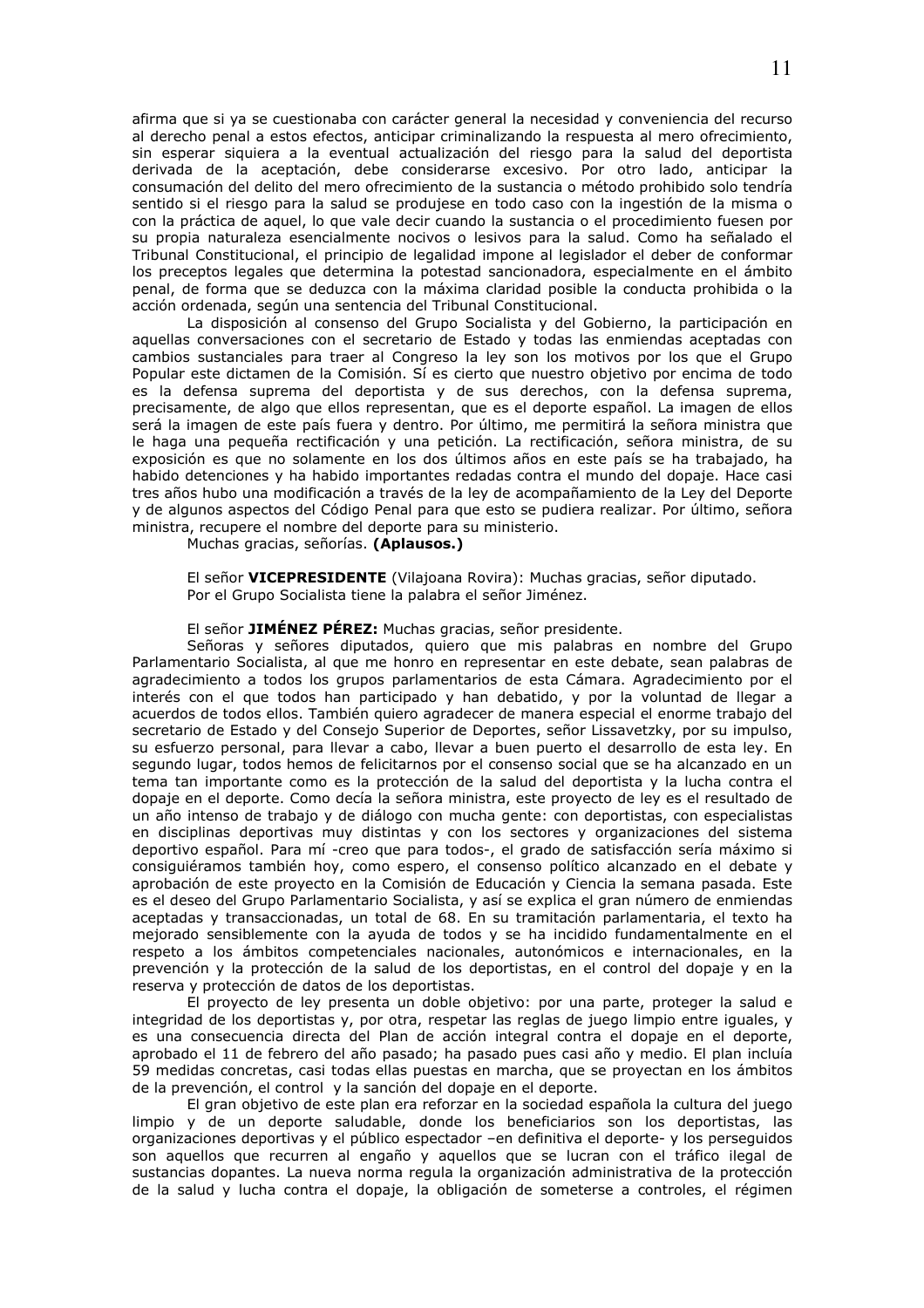sancionador y la adecuación a la legislación española sobre protección de datos relativos al dopaje en el deporte. También precisa las medidas de control y supervisión de productos, medicamentos y complementos nutricionales que contienen sustancias prohibidas en la actividad deportiva. Además, se establece un sistema de información en materia de protección de la salud y de lucha contra el dopaje en el deporte. Este proyecto de ley también pretende armonizar la normativa estatal de lucha contra el dopaje con los principios que proclama el código mundial antidopaje, como ya han hecho algunos países de nuestro entorno, y que precisamente hoy vamos a ratificar al aprobar los dictámenes de la Comisión de Asuntos Exteriores; concretamente el de la Convención internacional contra el dopaje en el deporte.

Señorías, esta reforma legislativa que propone el Gobierno, para quien la lucha antidopaje es un compromiso político y una prioridad, es totalmente oportuna, sitúa a España en el grupo de países que lideran la ofensiva internacional contra el dopaje en el deporte y rompe con la percepción bastante extendida hasta hace poco tiempo de que éramos un país permisivo con el dopaje. En los dos últimos años las Fuerzas y Cuerpos de Seguridad del Estado han llevado a cabo las tres operaciones policiales más exitosas e importantes desarrolladas en Europa para desmantelar redes ilegales que trafican con sustancias prohibidas en el deporte. El compromiso y la acción decidida del Gobierno en este terreno han obtenido el reconocimiento internacional de la Agencia Mundial Antidopaje al elegir Madrid como sede de la III Conferencia Mundial contra el dopaje que se celebrará el próximo año 2007.

Finalmente, el proyecto de ley presenta una serie de novedades entre las que quiero destacar las siguientes. La modificación de la Ley del Deporte en lo referente a la normativa sobre dopaje vigente durante los últimos 15 años. En este tiempo esta amenaza social, sanitaria y deportiva ha experimentado un cambio vertiginoso, razón por la que el ámbito de aplicación de la ley afecta tanto al deporte profesional de alta competición como a la práctica deportiva de base con fines recreativos y saludables. Se crea la agencia estatal antidopaje para la gestión de todas las actividades de carácter material en relación con la prevención y el control de la salud del dopaje en el deporte.

También se crea la Comisión de control y seguimiento de la salud y el dopaje a la que le corresponde la determinación de los controles a realizar, el seguimiento de la actuación de las federaciones deportivas, así como la instrucción y el fallo de los expedientes disciplinarios. Se reforma también el Código Penal introduciendo un nuevo artículo que supone el fin de la impunidad que hasta ahora ha rodeado al entorno del deportista, sea este profesional o aficionado. (Rumores.) Hablaré un poco más fuerte. Los controles por sorpresa fuera de la competición se realizarán de modo respetuoso con los derechos de los deportistas, estableciéndose límites horarios que tienden a preservar su derecho a la intimidad personal y familiar, y es que, señorías, la protección del deportista se coloca en el centro del sistema. Se establece un régimen de infracciones y sanciones en materia de dopaje, incluyéndose novedades tendentes a evitar dilación en la tramitación de los expedientes disciplinarios de un modo garantista para el deportista, introduciendo la figura del arbitraje administrativo. Se crea la tarieta de salud del deportista, generalizando la realización de controles de salud y reconocimientos médicos. (Rumores.)

El señor **VICEPRESIDENTE** (Vilajoana Rovira): Un segundo, señor diputado. Por favor, cállense un momento porque no puede acabar el diputado, que lo hará inmediatamente.

Muchas gracias.

El señor JIMÉNEZ PÉREZ: Voy a ser muy breve, y termino ya reiterando mi agradecimiento a todos los grupos parlamentarios y con unas palabras del presidente del Comité Olímpico Internacional: Un campeón es mucho más que un ganador, un campeón es alquien que respeta las reglas de juego, rechaza el dopaje y compite dentro del espíritu de juego olímpico.

Muchas gracias. (Aplausos.)

El señor VICEPRESIDENTE (Vilajoana Rovira): Muchas gracias, señor diputado, y le agradezco el esfuerzo de hablar en este entorno tan complejo.

Llamamos a votación. (El señor presidente ocupa la Presidencia.)

El señor PRESIDENTE: Vamos a proceder a las votaciones de los puntos del orden del día que han sido debatidos esta tarde.